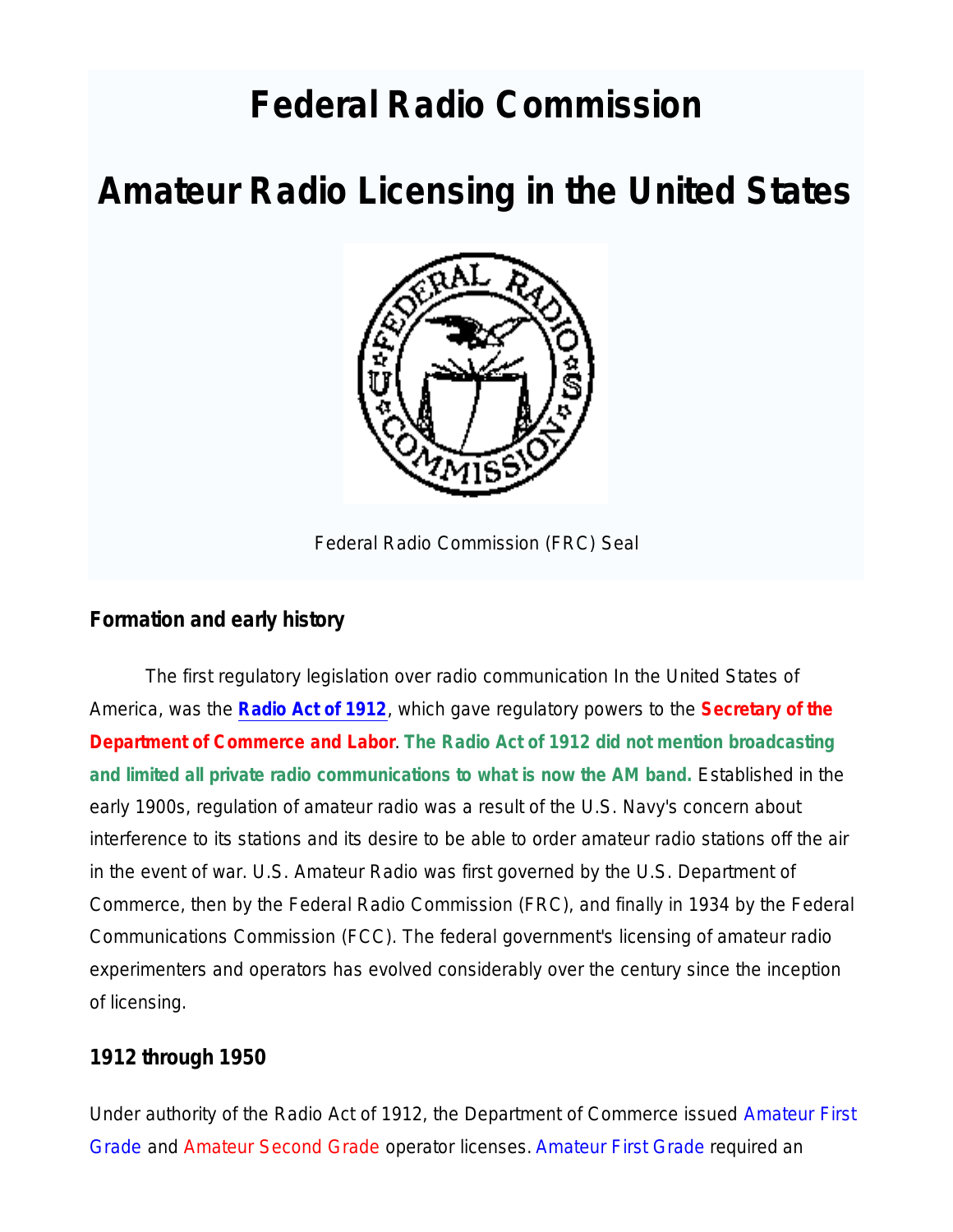essay-type examination and five (later ten) words per minute code examination before a Radio Inspector at one of the Department's field offices. This class of license was renamed Amateur Class in 1927 and then Amateur First Class in 1932. Amateur Radio licensing in the United States began in mid-December 1912.

At first, the Amateur Second Grade license required the applicant to certify that he or she was unable to appear at a field office but was nevertheless qualified to operate a station. Later, the applicant took brief written and code exams before a nearby existing licensee. This class of license was renamed Temporary Amateur in 1927.

The Department of Commerce created a new top-level license in 1923, the Amateur Extra First Grade, that conveyed extra operating privileges. It required a more difficult written examination and a code test at twenty words per minute. In 1929, a special license endorsement for "unlimited radiotelephone privileges" became available in return for passing an examination on radiotelephone subjects. This allowed amateurs to upgrade and use reserved radiotelephone bands without having to pass a difficult code examination.

From 1912 through 1932, amateur radio operator licenses consisted of large and ornate diploma-form certificates. Amateur station licenses were separately issued on plainer forms.

In 1933, the Federal Radio Commission (FRC) reorganized amateur operator licenses into Classes A, B and C.

Class A conveyed all amateur operating privileges, including certain reserved radiotelephone bands. Amateur Extra First Grade licensees and Amateur First Class licensees with "unlimited radiotelephone" endorsements were grandfathered into this class.

Class B licensees did not have the right to operate on the reserved radiotelephone bands. Amateur First Class licensees were grandfathered into this class.

Class C licensees had the same privileges as Class B licensees, but took their examinations from other licensees rather than from Commission field offices. Because examination requirements were somewhat stiffened, Temporary Amateur licensees were not grandfathered into this class but had to be licensed anew.

In addition, that year the FRC began issuing combined operator and station licenses in wallet-sized card form.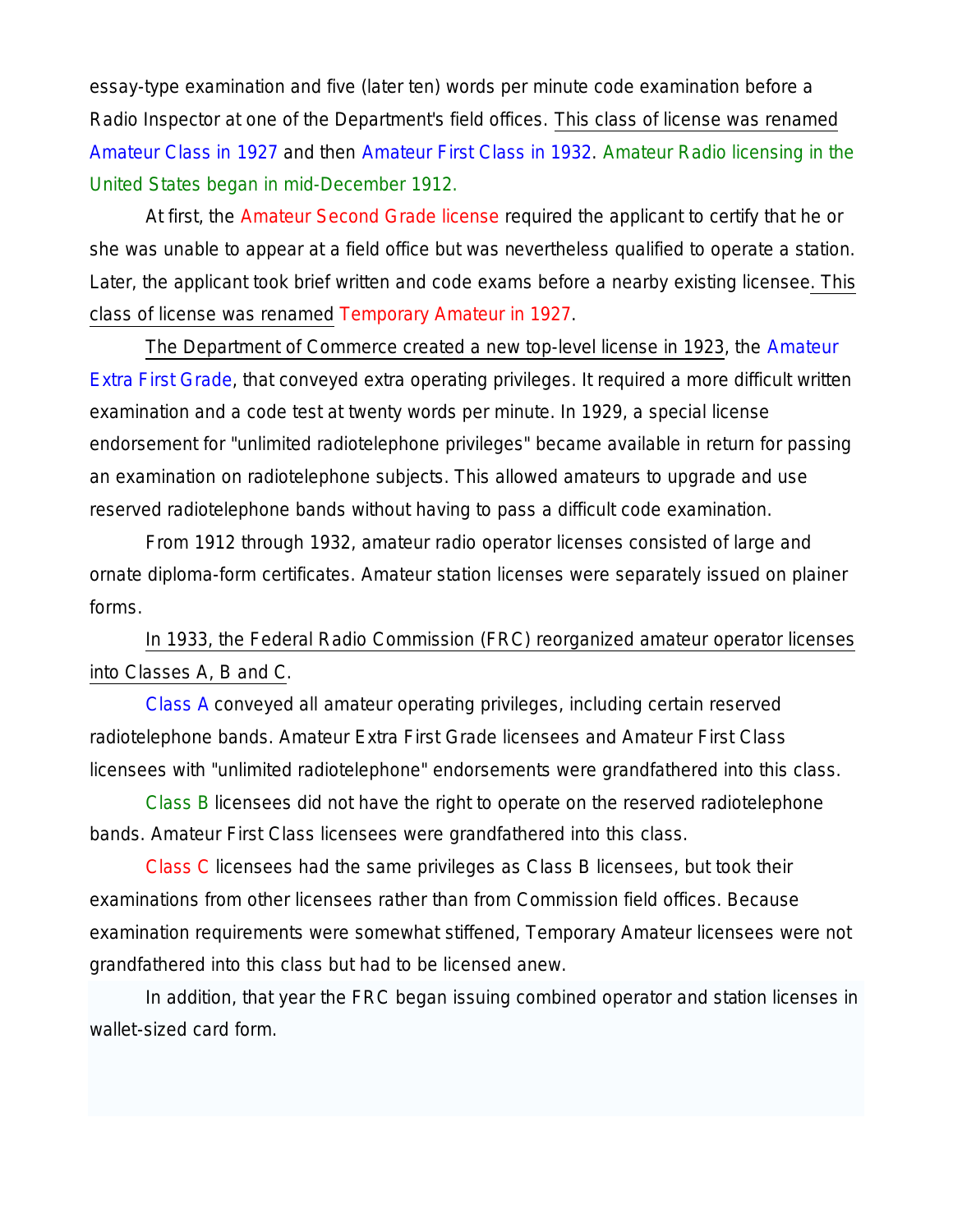## **The Radio Act of 1927**

The **Radio Act of 1927** superseded the Radio Act of 1912 and created **The Federal Radio Commission (FRC)** which was a government body that regulated radio use in the United States. The **Communications Act of 1934**, superseded the Radio Act of 1927 and created the **Federal Communications Commission (FCC)** which replaced the FRC. The FCC was created to regulate radio use "as the public convenience, interest, or necessity requires."

**Prior to 1927, radio was regulated by the United States Department of Commerce from authority of the Radio Act of 1912**, and Commerce Secretary Herbert Hoover played a strong role in shaping radio. His powers were limited, however; in particular, he was not allowed to deny broadcasting licenses to anyone who wanted one. The result was that many people perceived the airwaves to suffer from "chaos," with too many stations trying to be heard on too few frequencies. (Initially only two frequencies were available for broadcasting with one of these being reserved for "Crop reports and weather forecasts") After several failed attempts to rectify this situation, **Congress finally passed the Radio Act of 1927 (signed into law February 23, 1927), which transferred most of the responsibility for radio to a newly created Federal Radio Commission (FRC).** (Some technical duties remained the responsibility of the Radio Division of the Department of Commerce.)

The five-person FRC was given the power to grant and deny licenses, and to assign frequencies and power levels for each licensee. The Commission was not given any official power of censorship, although programming could not include "obscene, indecent, or profane language." In theory, anything else could be aired. In practice, the Commission could take into consideration programming when renewing licenses, and their ability to take away a broadcaster's license obviously enabled them to control content to some degree. Some key examples are listed below.

The FRC also had little power over networks; in fact, the Radio Act of 1927 made almost no mention of the radio networks (notably NBC and, a bit later CBS) that were in the process of dominating radio. The only mention of radio networks was vague: The Commission {the Federal Radio Commission} shall *"Have the authority to make special regulations applicable to stations engaged in chain broadcasting."*

The act did not authorize the FRC to make any rules regulating advertising. Advertising was mentioned in the act with only slightly more authority than networking; merely requiring advertisers to identify themselves: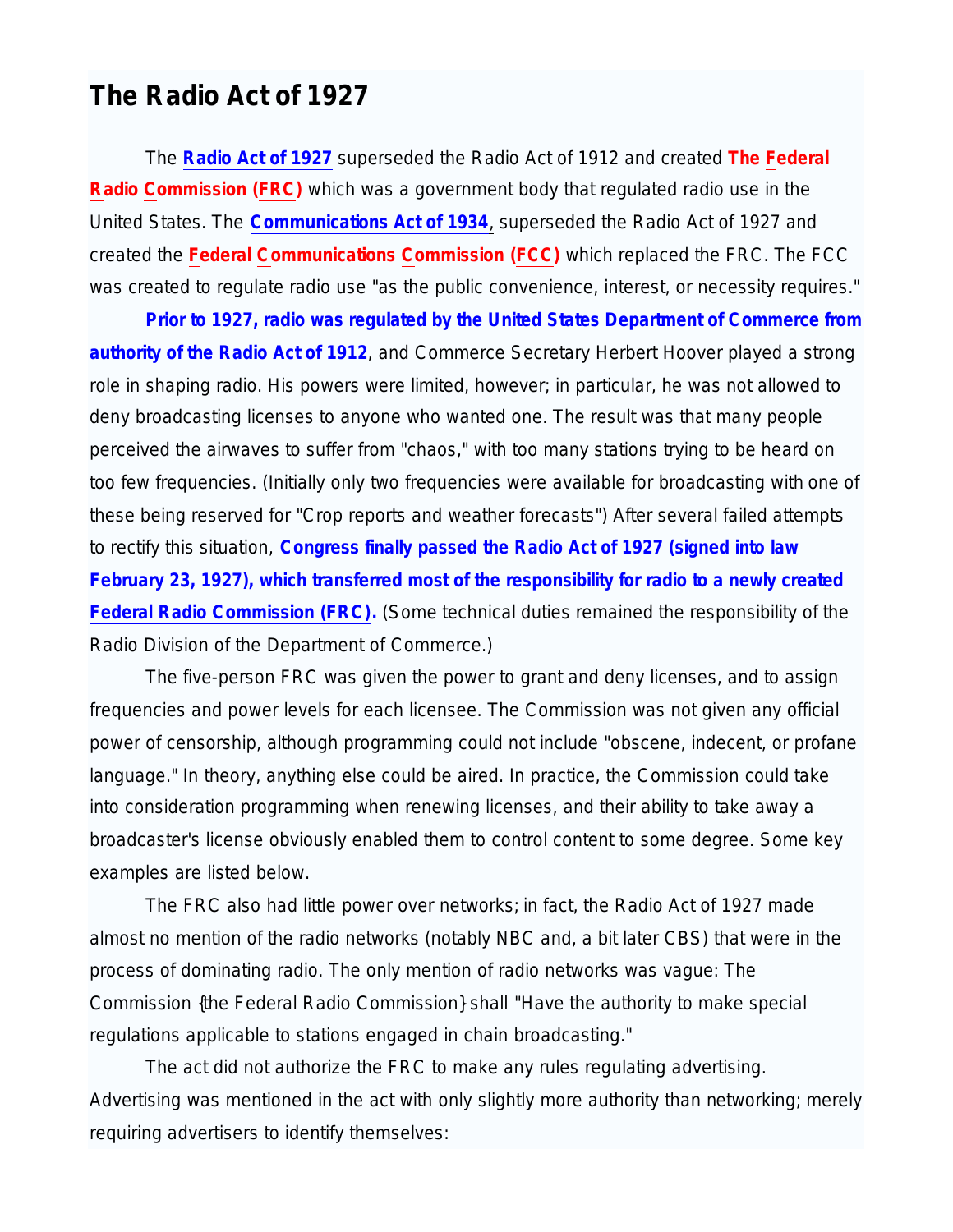"All matter broadcast by any radio station for which service, money, or any other valuable consideration is directly paid, or promised to, or charged to, or accepted by, the station so broadcasting, from any person, firm, company, or corporation, shall at the time the same is so broadcast, be announced as paid for or furnished as the case may be, by such person, firm, company, or corporation."

A forerunner of the "equal time rule" was stated in section (18) of the Radio Act of 1927 which ordered stations to give equal opportunities for political candidates. The act did vest in the Federal Radio Commission the power to revoke licenses and give fines for violations of the act.

**The Radio Act of 1927 divided the country into five geographical zones**. Each zone was represented by one of the five Commissioners. The 1928 reauthorization of the Radio Act included a provision, called the "Davis Amendment" after its sponsor Ewin L. Davis, that required each zone to have equal allocations of licenses, time of operation, station power, and wavelength. This greatly complicated things for the Commissioners; they were required to deny station applications to otherwise qualified candidates simply because the new station would put a particular state or zone over its quota. For example, the northeast had a greater population than the southwest, but was limited to the same number of stations as more sparsely populated areas. Likewise, many small communities in the southwest could have added a local station without increasing interference (because of their remoteness), but were prevented from doing so by the Davis Amendment.

Although the Commission's primary responsibility was radio, on February 25, 1928 Charles Jenkins Laboratories of Washington, DC became the first holder of a television license from the Federal Radio Commission.

# **Formation of the Federal Radio Commission**

President Calvin Coolidge nominated five men to the commission: Admiral W.H.G. Bullard as chairman, Colonel John F. Dillon, Eugene O. Sykes, Henry A. Bellows, and Orestes H. Caldwell.

The first three were confirmed by the Senate and the first two died soon afterward. Bellows and Caldwell didn't receive salaries, but stayed on anyway. These three did conduct a badly needed reallocation of frequencies. In October, President Calvin Coolidge removed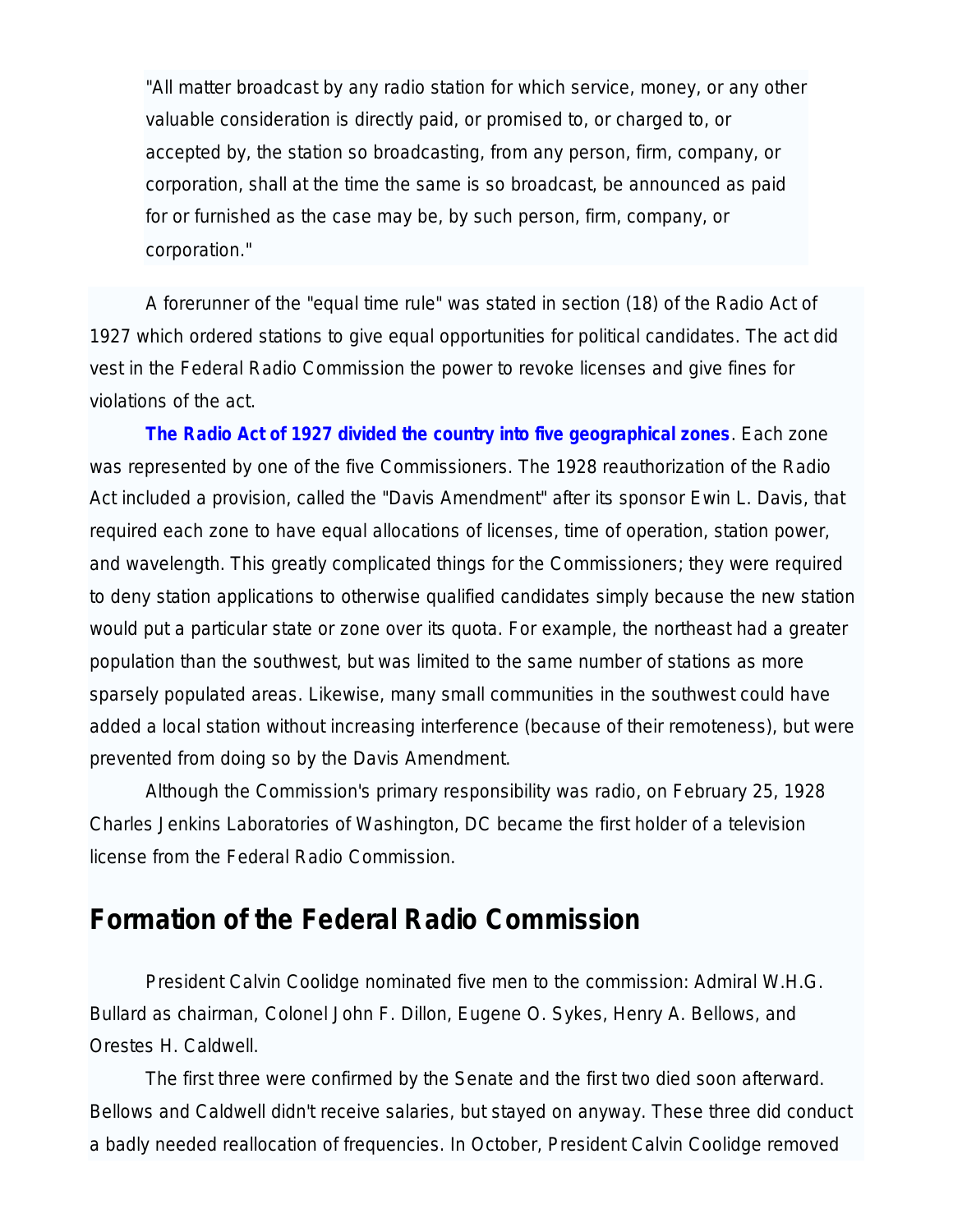Bellows from the commission; he returned to Minneapolis where he had been a broadcaster. In November 1927 Harold Lafount and Sam Pickard joined the commission. In March 1928 Caldwell was barely re-confirmed and Ira Robinson became chairman, the commission was finally complete.

The composition of the FRC from 1927-1934 was as follows:

**Zone 1:** Orestes H. Caldwell (NY Editor of Radio Retailing); Caldwell resigned 2/23/29 and was replaced by W. D. L. Starbuck (NY Patent Attorney), appointed May, 1929. **Zone 2:** W. H. G. Bullard (PA); Bullard died 11/24/27 and was replaced by Ira E. Robinson (WV State Supreme Court judge); Robinson resigned 1/32 and was replaced by Col. Thad Brown (OH lawyer & politico, holding various appointed offices including OH Secretary of State), appointed 3/28/32. Brown remained on the FRC until he was appointed to the FCC in 1934.

**Zone 3:** Eugene Octave Sykes (MS) remained until he was appointed to the FCC in 1934. **Zone 4:** Henry Adams Bellows (MN); Bellows was forced to resign 10/31/27 and later became chairman of the National Association of Broadcasters; Bellows was replaced by Sam Pickard (KS); Pickard resigned 1/31/29 and was replaced by Charles McKinley Saltzman (IA), appointed May, 1929; Saltzman resigned in irritation 6/32 and was replaced by James H. **Hanley** 

**Zone 5:** John F. Dillon (CA); Dillon died 10/8/27 and was replaced by Harold A. Lafount (UT); Lafount stayed on the FRC until its replacement by the FCC, but he was not appointed to the FCC. In the late 1930s Lafount became president of the National Independent Broadcasters.

# **Radio licensing**

In the spring of 1928, the commissoners made drastic reallocations and told 164 stations to justify their existence or be forced to stop broadcasting (these hearings came under the title of General Order 32). Many low-powered independent stations were eliminated, although eighty-one stations did survive, most with reduced power. Educational stations fared particularly poorly. They were usually required to share frequencies with commercial stations and operate during the daytime, which was considered worthless for adult education.

KFKB Milford, Kansas had been renewed several times by the Federal Radio Commission. It was one of the most popular stations in the nation. KFKB was owned by a surgeon, John R. Brinkley, who, among other things, espoused, over the airwaves, implanting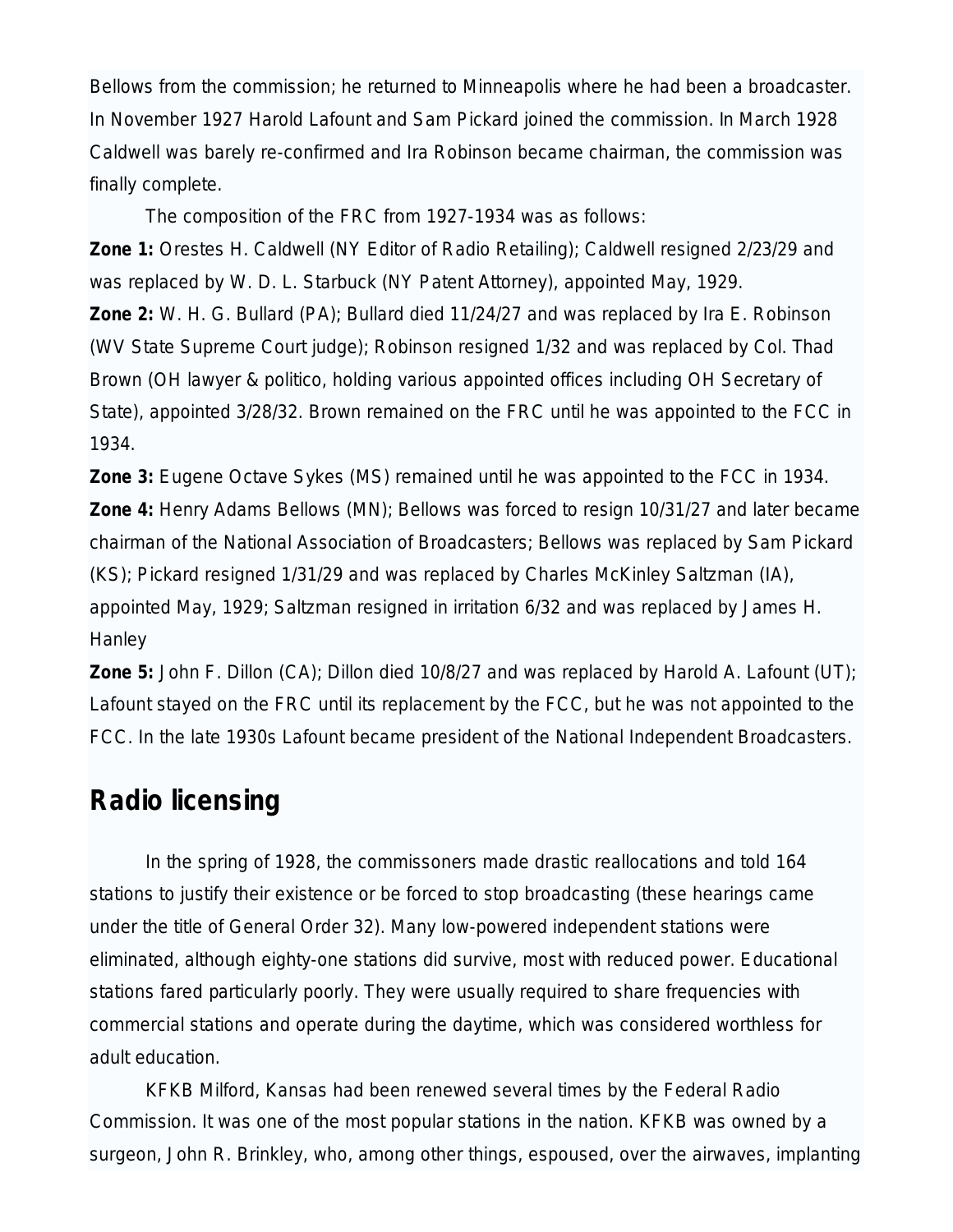slivers of goat testes in men's testicles for "sexual rejuvenation." The American Medical Association was very upset over a program in which he read listener mail describing symptoms, and then prescribed over the air, describing the medication by number. Listeners had to visit a Brinkley "kick back" pharmacy to fill these prescriptions. In 1930 the Federal Radio Commission denied his request for renewal. Brinkley appealed on the grounds of censorship. The U.S. Court of Appeals denied his appeal. The court ruled that the Federal Radio Commission could consider past programming content without it being censorship. This, however, didn't stop the ever-popular Dr. Brinkley, who almost won the governorship of Kansas in 1930 by write-in votes. He simply beamed his programs to the United States over 100,000 watt XER from Villa Acuna, Coah, Mexico. This was twice the power of any broadcast radio station save one experimental 500,000 watt station WLW Cincinnati. Not to be outdone, Brinkley increased his power to 500,000 watts as well, as XERA, and used a curtain-array antenna to focus his signal northward.

KGEF Los Angeles, California was the second station to lose its license over what it broadcast. Owned by "Battling Bob" Robert P. Shuler (not to be confused with the Robert Schuller of the Crystal Cathedral a generation later), he built his station at Trinity Methodist Church, South, in downtown Los Angeles from a donation from Methodist philanthropist Lizzie Glide, who also funded San Francisco's famous Glide Memorial Church. The station quickly ran afoul of the political interests of a corrupt Los Angeles, who didn't appreciate either Shuler's reactionary politics or his often accurate knowledge of who was being paid off by whom. KGEF v. FRC followed in the footsteps of KFKB v. FRC as the second of the onetwo punch that made past programming relevant in license renewals, though the primary reason for the rejection of the license renewal was that Shuler owned the station (because Glide wrote the check to him) but the church held the license.

WNYC, the municipal station of New York City, was assigned a part-time, low-power channel. It appealed and lost. Even though the station was government owned, the Federal Radio Commission said that city ownership did not give the station any special standing concerning the "public interest, convenience, and necessity." This was representative of the decline of public broadcasting. These three cases asserted the rights of the Federal Radio Commission.

## **Different types of radio services**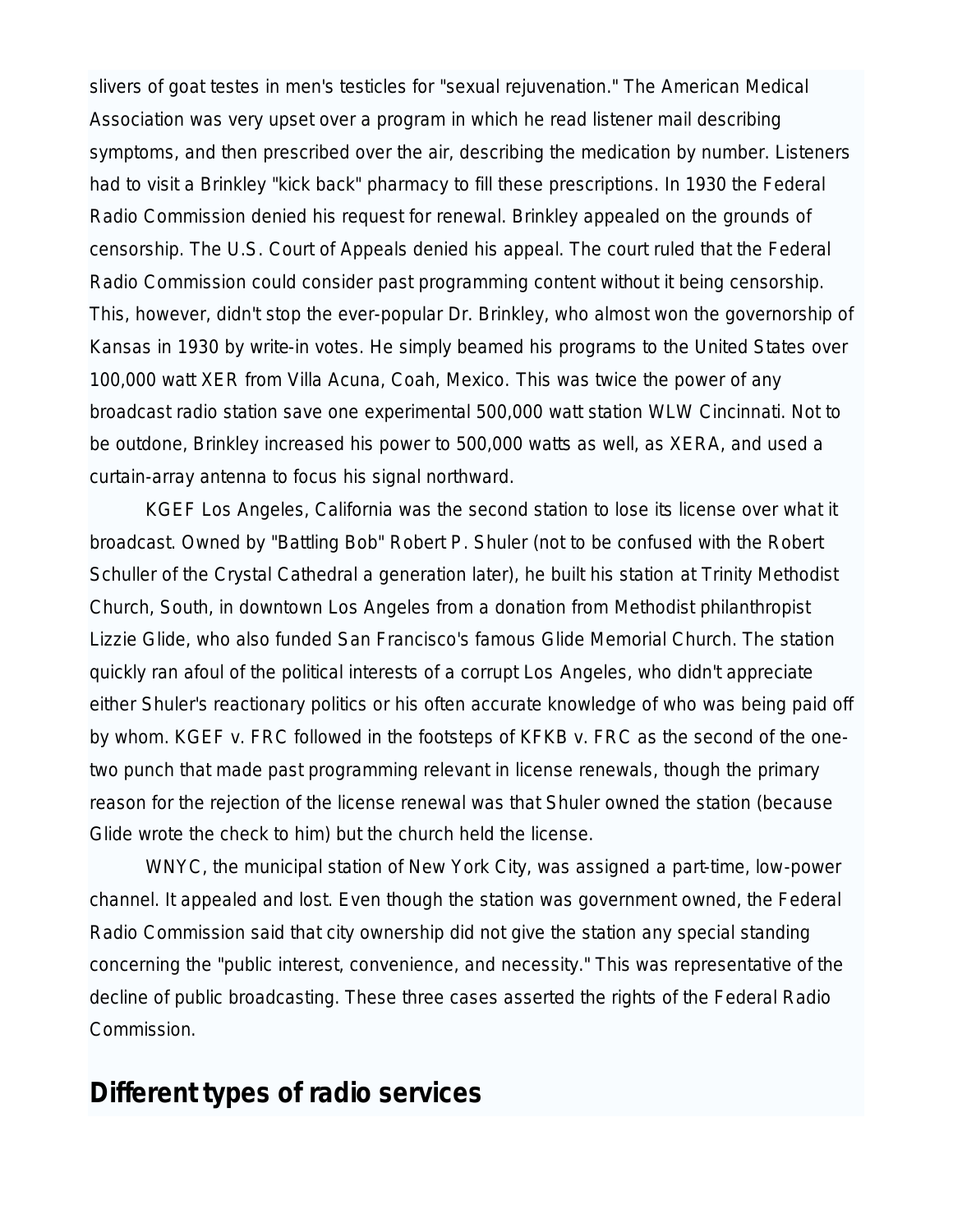The Federal Radio Commission issued many licenses for radio services other than radio broadcasting. **In 1932, the FRC had licensed about thirty thousand amateur radio stations,** about two thousand ship radios, and about one thousand fixed-point land radio stations. The number of licensed radio broadcasting stations (all of which were AM stations) was 625. Public attention in the mass media, however, mainly concerned radio broadcasting. Radio came to be closely associated in common language with radio broadcasting. Many other radio stations, however, were operating at the same time as early radio broadcasting stations.

The FRC's regulatory enforcement efforts focused on radio broadcasting content. In 1932, out of a total of 424 FRC license investigations, 242 concerned radio broadcasting. Among those 242 radio broadcasting investigations, 156 concerned radio broadcasting content. Analyzing radio broadcasting content is a very different type of technical expertise than evaluating non-content-related radio operations.

Enforcing non-content-related radio regulations occupied relatively more regulatory attention during the time of the FRC than in the early twenty-first century. The FRC, along with the Radio Division of the United States Department of Commerce, had in 1932 about as many staff members working on enforcement of non-content-related radio rules as the Federal Communications Commission had in 2002. The total number of radio licenses held, however, was about fifty times greater in 2002 than in 1932. The FRC, along with the Department of Commerce, emphasized education and cooperation in getting radio operators to adhere to radio operating rules. Subsequent proliferation of radio uses other than radio broadcasting did not lead to more regulatory resources devoted to enforcing non-contentrelated radio regulations.

# **Other accomplishments**

The FRC carried out provisions of the Radio Act of 1927 to license persons operating amateur and commercial transmitters. It also complied with new treaty obligations to assign U.S. stations ITU prefixes.

# **Controversy**